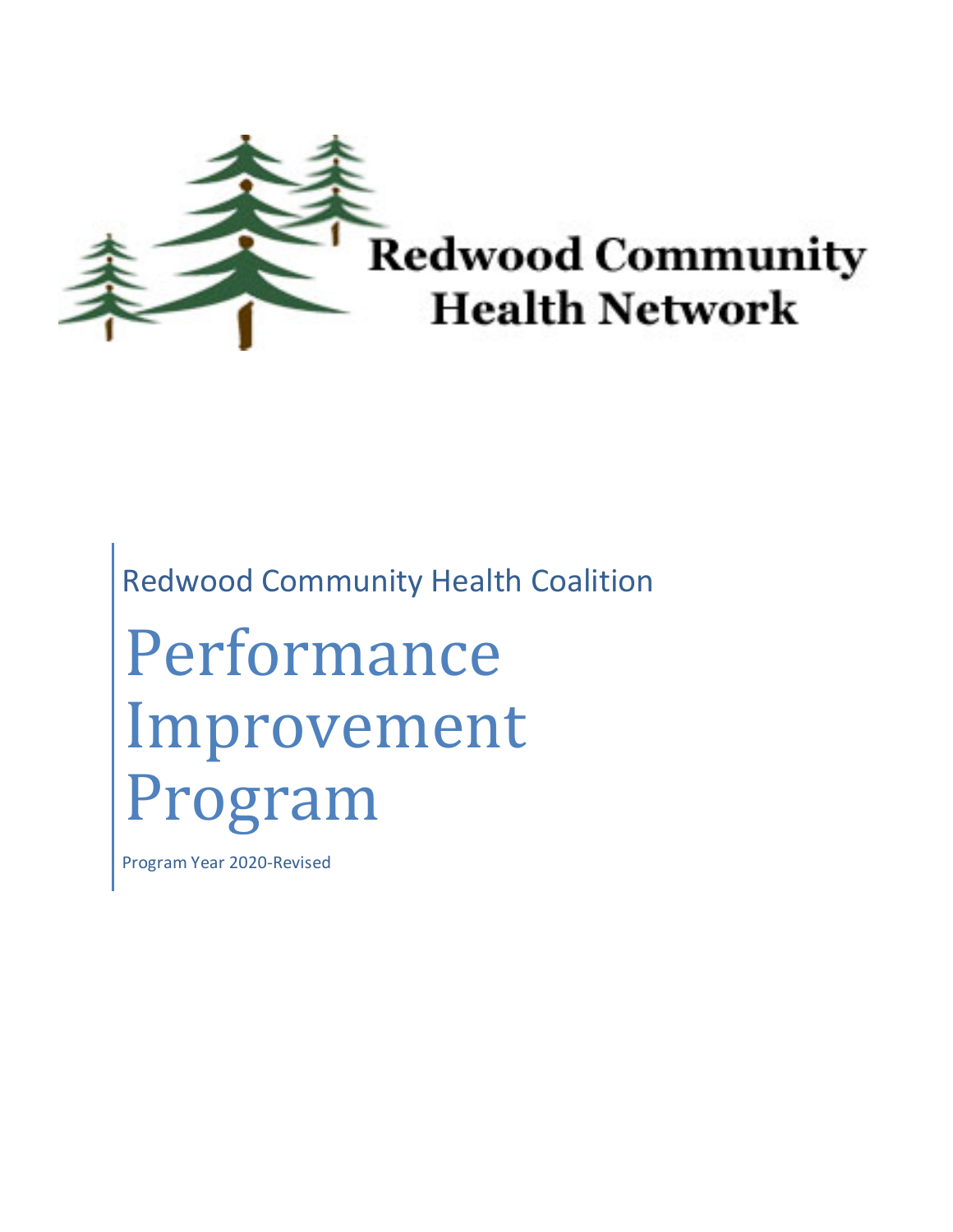

# **Redwood Community Health Network**

# **Performance Improvement Program 2020**

### **Table of Contents**

| 1.               |
|------------------|
| $\overline{2}$ . |
| 3.               |
| 4.               |
|                  |
|                  |
|                  |
|                  |
|                  |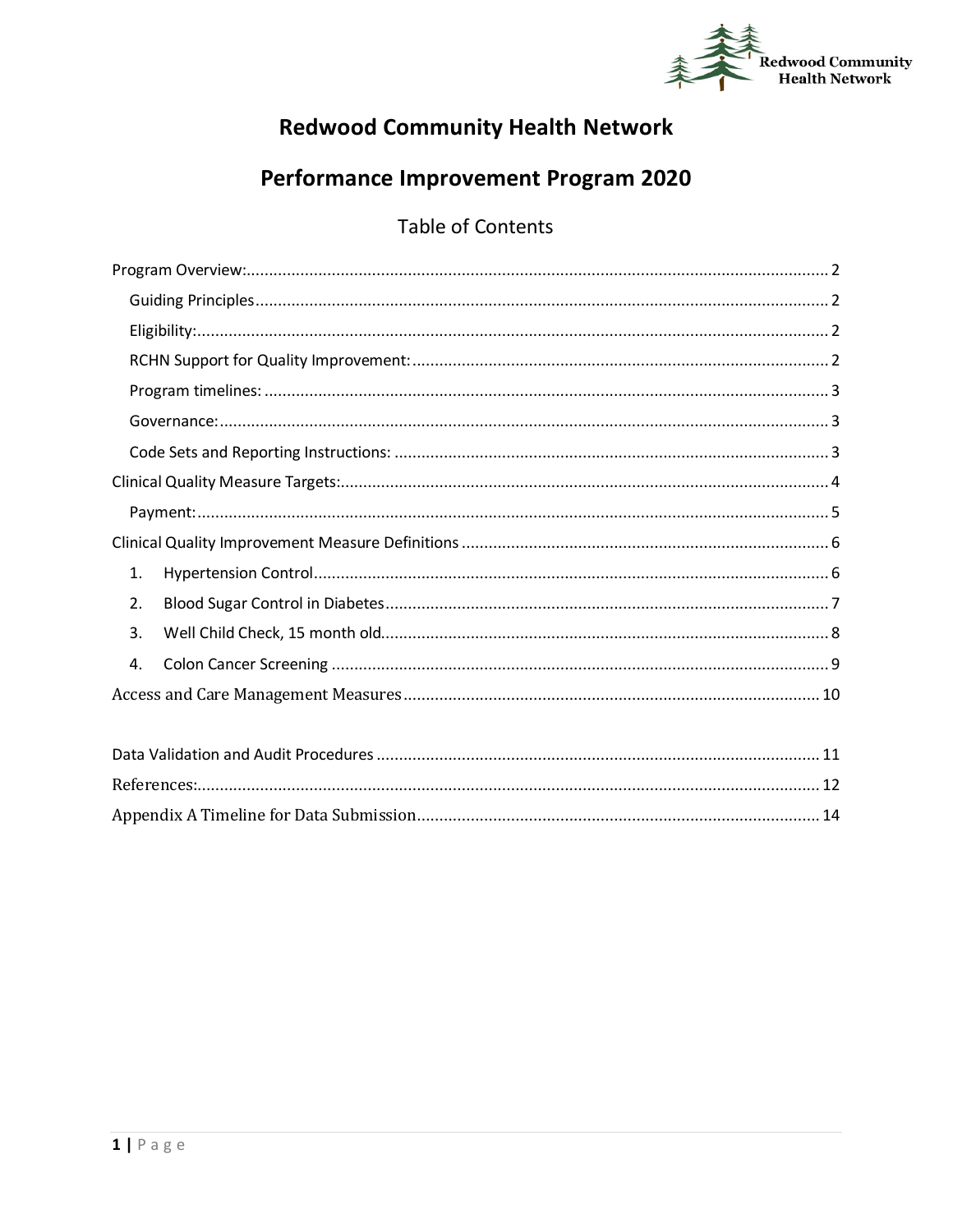

### <span id="page-2-0"></span>Program Overview:

The Redwood Community Health Network (RCHN) Performance Improvement Program (PIP) offers financial incentives to Sonoma County member health centers in order to improve clinical quality and outcomes, improve patient experience, build clinically integrated network infrastructure, and decrease total cost of care for the population that RCHN members serve. RCHN's PIP program is a risk pool based performance incentive program.

#### <span id="page-2-1"></span>Guiding Principles

- 1. All incentive measures chosen will be in order to:
	- a. To reduce unnecessary utilization of services or reduce patient costs
	- b. To improve the quality of health center care delivered
	- c. To improve patient experience
	- d. To increase utilization of preventive services
- 2. Measures are based on community need
- 3. Measures are aligned with national standards

#### <span id="page-2-2"></span>Eligibility:

Health center members of RCHN are eligible for PIP if they participate in joint contracting between RCHN and Partnership HealthPlan and if the health center reports results to RCHN. Health center members must maintain adequate access to care and primary care utilization. In order to monitor this health centers will provide RCHN access to their information on Partnership Health Plan's Partnership Quality Dashboard (PQD).

#### <span id="page-2-3"></span>RCHN Support for Quality Improvement:

Health centers receive support for quality improvement through Redwood Community Health Coalition (RCHC)'s Population Health Programs including RCHC's HRSA Health Center Controlled Network grant activities. These include:

- Medical Director/CMO peer meeting: the venue where standardized clinical guidelines are developed to improve clinical measures
- RCHC's shared clinical decision support tools to support standardized clinical guidelines within the electronic health record: templates, order sets, alerts, recalls, reports, etc.
- Analytics and reports to support health center reporting and RCHC evidence based clinical initiatives
- Documented best practices for health center outcome measures: published to the RCHC website
- Conferences and trainings: published to the RCHC calendar
- Quality Improvement Leads peer meeting: the venue where best practices are captured and shared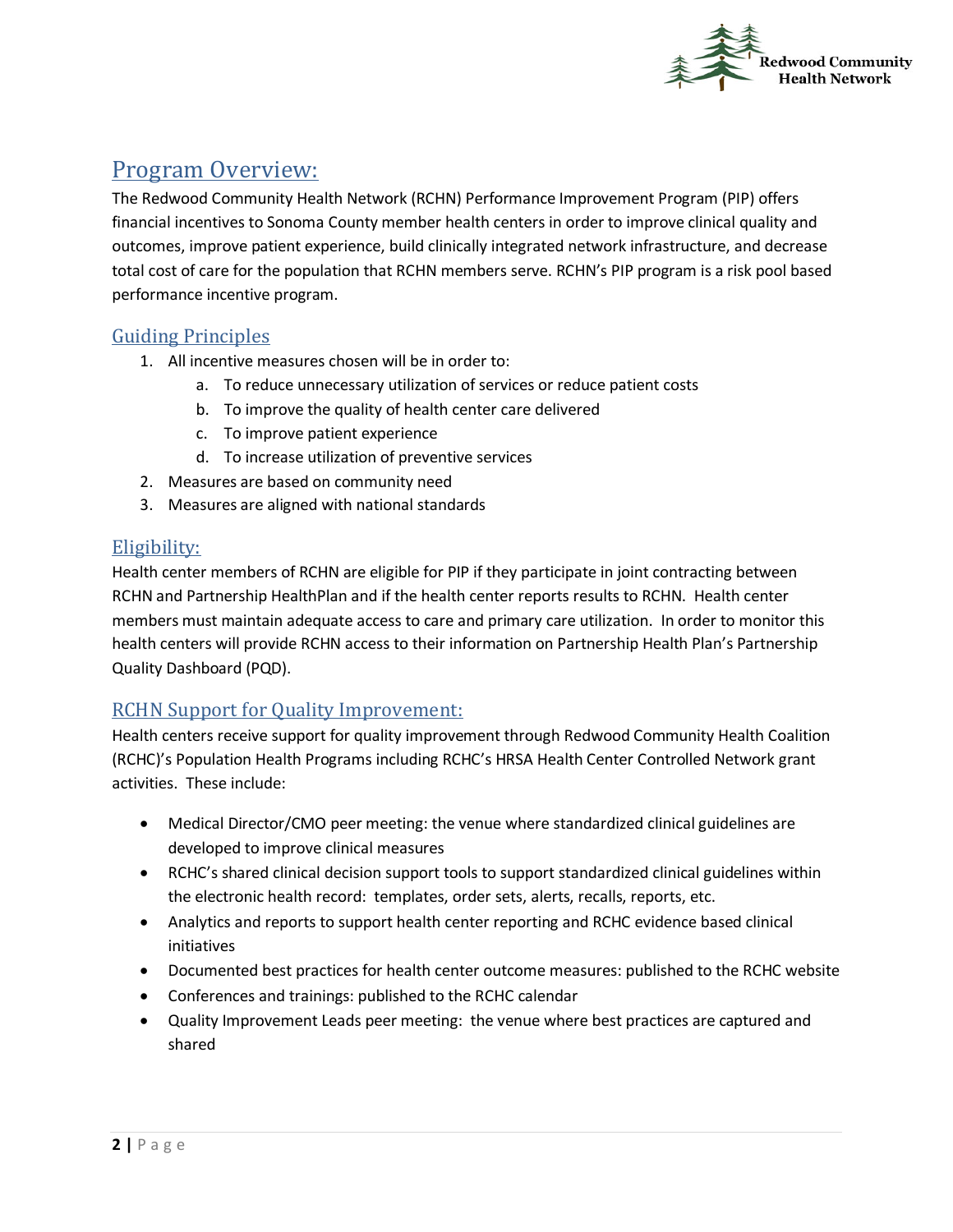

- Data Standards and Integrity Council (DSIC): The Council's mission is to improve data governance, standardization, and management across the PHCs, and identify priority RCHC standard reports.
- Data Analyst Leads peer meeting: the venue where health center data leads are trained on RCHC standard reports and data validation
- Clinical work groups are formed to address particular areas of health on an as needed basis. These groups are made up of RCHN staff, content experts from health centers and other stakeholder organizations, and make recommendations to the Medical Directors for standards in clinical practice.

#### <span id="page-3-0"></span>Program timelines:

- The PIP program runs on an annual period beginning January 1 and ending December 31.
- Measurement periods for clinical quality measures are for the 12 months preceding the end of the reporting period unless otherwise noted in the measurement description.
- Health centers report all improvement measures electronically to RCHN quarterly by the end of the month following the quarter's close. For those health centers not using Relevant, reports will need to be submitted to RCHN and the source query and supporting data may also be requested.

#### <span id="page-3-1"></span>Governance:

RCHN staff develop and administer the PIP program to be consistent with industry performance incentive programs, including selection of the outcomes measurement set with defined targets. In the development and administration of the PIP program, RCHN adheres to federal and state laws, and guidance. RCHN staff collaborates with internal and external stakeholders for program feedback including the following groups:

- RCHN Membership CEOs of health centers
- RCHC Medical Directors/CMO of health centers
- RCHC Quality Improvement peer group Quality leads of health centers
- Partnership HealthPlan of California

#### <span id="page-3-2"></span>Code Sets and Reporting Instructions:

All clinical quality improvement measurements are based on standard code sets. If available the measurement will be based on the CMS eMeasure code set which can be obtained through the National Library of Medicine a[t NLM Value Set Authority Center \(VSAC\)](https://vsac.nlm.nih.gov/#search-tab) and are posted on the RCHN website. Measures not included in the eMeasure code set will be standardized using HEDIS specifications and code sets. All measures will be reviewed and standardized as needed by RCHC's Data Standards and Integrity Council.

RCHN publishes reporting instructions annually and posts them on RCHC's website.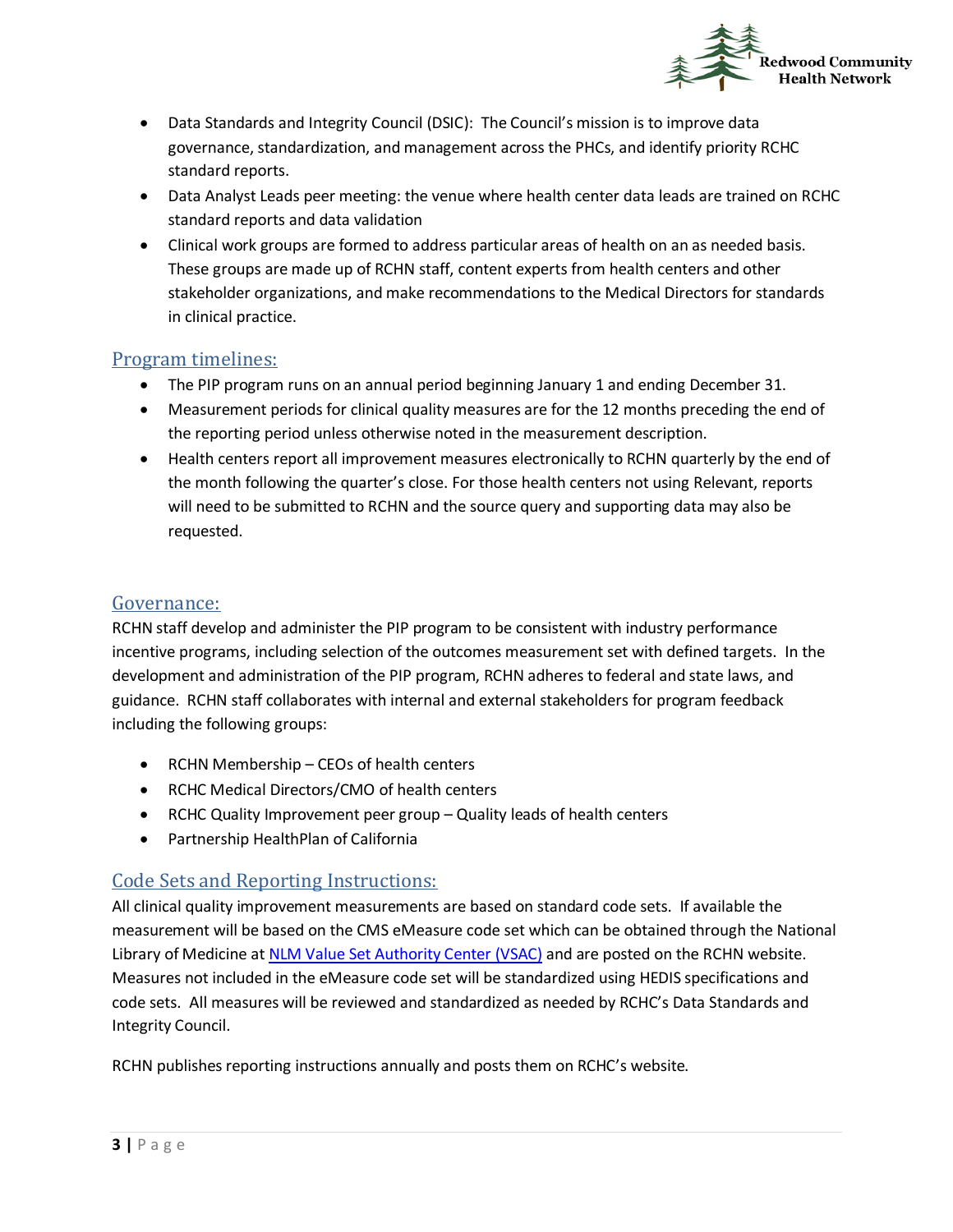

# <span id="page-4-0"></span>Clinical Quality Measure Targets:

|                              | Measure/Results HTN-BP control                                                                                          | <b>DM &lt;9</b>                                                                                                         | <b>Colon Cancer</b>                                                                              | 6 WCC by 15                        |  |
|------------------------------|-------------------------------------------------------------------------------------------------------------------------|-------------------------------------------------------------------------------------------------------------------------|--------------------------------------------------------------------------------------------------|------------------------------------|--|
|                              |                                                                                                                         |                                                                                                                         | <b>Screening</b>                                                                                 | months                             |  |
|                              |                                                                                                                         | <b>TARGETS</b>                                                                                                          |                                                                                                  |                                    |  |
| 2014 Target                  | 55%                                                                                                                     | 65%                                                                                                                     |                                                                                                  |                                    |  |
| 2015 Target                  | 61%                                                                                                                     | 71%                                                                                                                     |                                                                                                  |                                    |  |
| 2016 Target                  | 64%                                                                                                                     | 71%                                                                                                                     |                                                                                                  |                                    |  |
| 2017 Target                  | 65%                                                                                                                     | 71%                                                                                                                     | 40%                                                                                              |                                    |  |
| 2018 Targets                 | <b>65% full points</b><br>62% <sup>3</sup> ⁄4 points<br>59% half points                                                 | 71% full points<br>63% <sup>3</sup> ⁄4 points<br>55% half points                                                        | 40% full points<br>36% % points<br>32% half points                                               |                                    |  |
| 2019 Targets                 | 67% full points<br>64% <sup>3</sup> ⁄4 points<br>61% half points                                                        | 71% full points<br>63% <sup>3</sup> ⁄4 points<br>55% half points                                                        | 41% full points<br>37% <sup>3</sup> ⁄4 points<br>34% half points                                 |                                    |  |
| 2020 Proposed                | 70% full points                                                                                                         | 71% full points                                                                                                         | 44% full points                                                                                  | 50% full points                    |  |
| <b>Targets</b>               | 67% <sup>3</sup> ⁄4 points                                                                                              | 65% <sup>3</sup> ⁄4 points                                                                                              | 40% 3⁄4 points                                                                                   | 45% <sup>3</sup> ⁄4 points         |  |
|                              | 64% half points                                                                                                         | 60% half points                                                                                                         | 37% half points                                                                                  | 40% half points                    |  |
| <b>2019 PIP PERFORMANCE</b>  |                                                                                                                         |                                                                                                                         |                                                                                                  |                                    |  |
| Q1-2019                      | 71.1%                                                                                                                   | 67.5%                                                                                                                   | 46.8%                                                                                            |                                    |  |
| Average                      |                                                                                                                         | 68.7%                                                                                                                   | 46.1%                                                                                            |                                    |  |
| $Q2 - 2019$<br>Average       | 73.6%                                                                                                                   |                                                                                                                         |                                                                                                  |                                    |  |
| $Q3 - 2019$                  | 75.0%                                                                                                                   | 69.6%                                                                                                                   | 45.9%                                                                                            |                                    |  |
| Average                      |                                                                                                                         |                                                                                                                         |                                                                                                  |                                    |  |
| $Q4 - 2019$                  |                                                                                                                         |                                                                                                                         |                                                                                                  |                                    |  |
| Average                      |                                                                                                                         |                                                                                                                         |                                                                                                  |                                    |  |
| <b>BENCHMARK COMPARISONS</b> |                                                                                                                         |                                                                                                                         |                                                                                                  |                                    |  |
| <b>HP 2020</b>               | 61.2%                                                                                                                   | 83.9%                                                                                                                   | 70.5%                                                                                            | N/A                                |  |
| QIP Targets 2019             | 71.0% (full pts)<br>HEDIS 90 <sup>th</sup><br>percentile<br>65.8% (partial<br>pts) HEDIS 75 <sup>th</sup><br>percentile | 70.3% (full pts)<br>HEDIS 90 <sup>th</sup><br>percentile<br>66.9% (partial pts)<br>HEDIS 75 <sup>th</sup><br>percentile | 58.7% (full pts)<br>48.8% (partial pts) projected target<br>HEDIS 50 <sup>th</sup><br>Percentile | No target for 2019<br>for 2020 64% |  |
| <b>UDS CA-2018</b>           | 65.6%                                                                                                                   | 65.0%                                                                                                                   | 45.7%                                                                                            | N/A                                |  |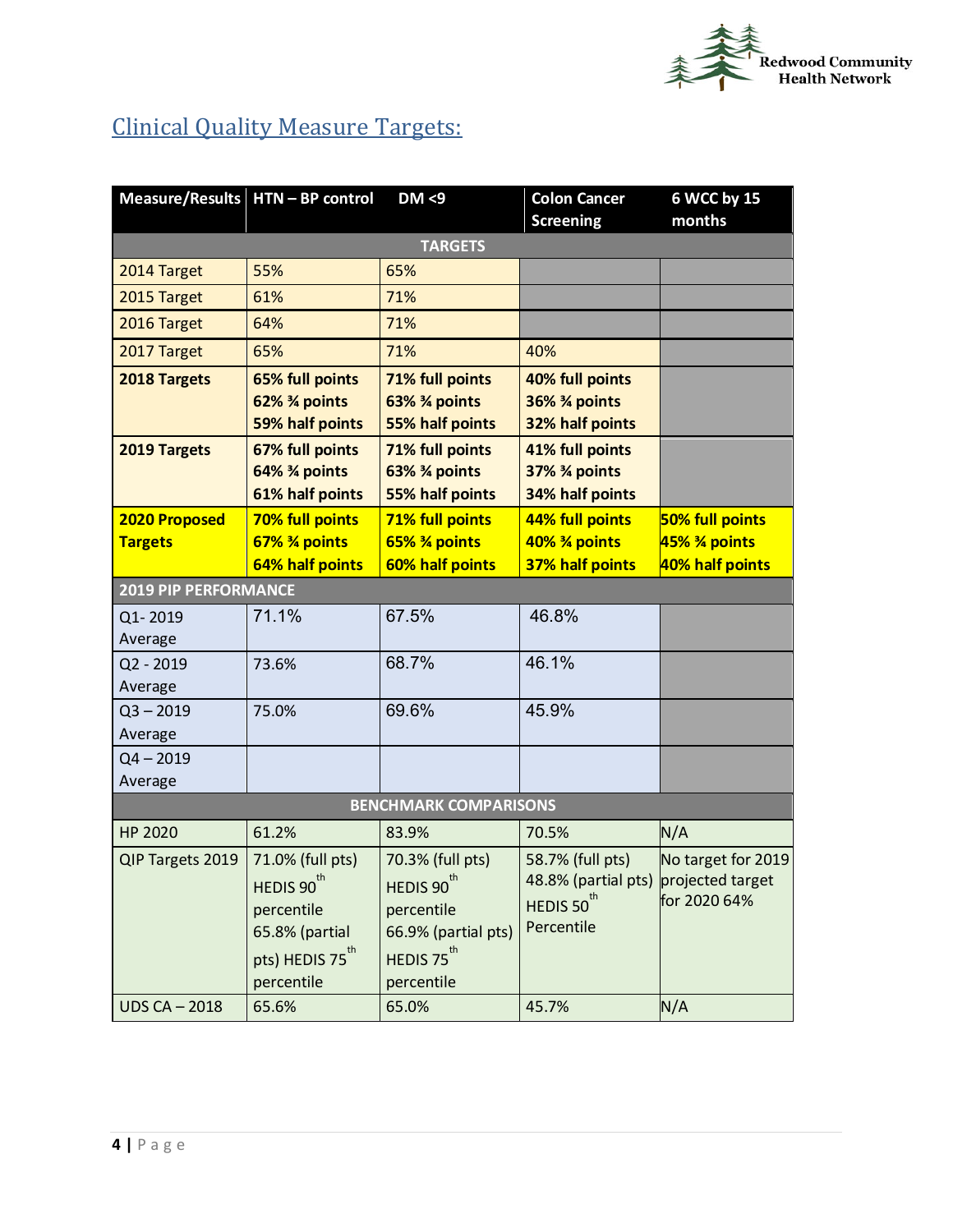

#### <span id="page-5-0"></span>Payment:

#### 1. Quarterly payment

RCHN will calculate a maximum payment (CAP) to each health center based on a measure of health center volume from the Uniform Data System from the prior calendar year.

Payment amounts for the PIP program are calculated by adding the total points achieved for each quality measure. The individual points earned divided by 100 to calculate the percent of total funds available to each health center that will be paid.

Funds will be distributed quarterly to health centers no later than 45 days after the reporting period closes.



#### 2. Relative improvement points

At the end of Q4, health centers ending the reporting year at 70 - 89% will be able to earn additional funds if the health center achieves >10% relative improvement in any one clinical measure. Qualified health centers that achieve the improvement threshold will receive 50% of the funds in reserve for that health center.

Calculation:

```
(Current year performance) – (previous year performance)
100 – (previous year performance)
```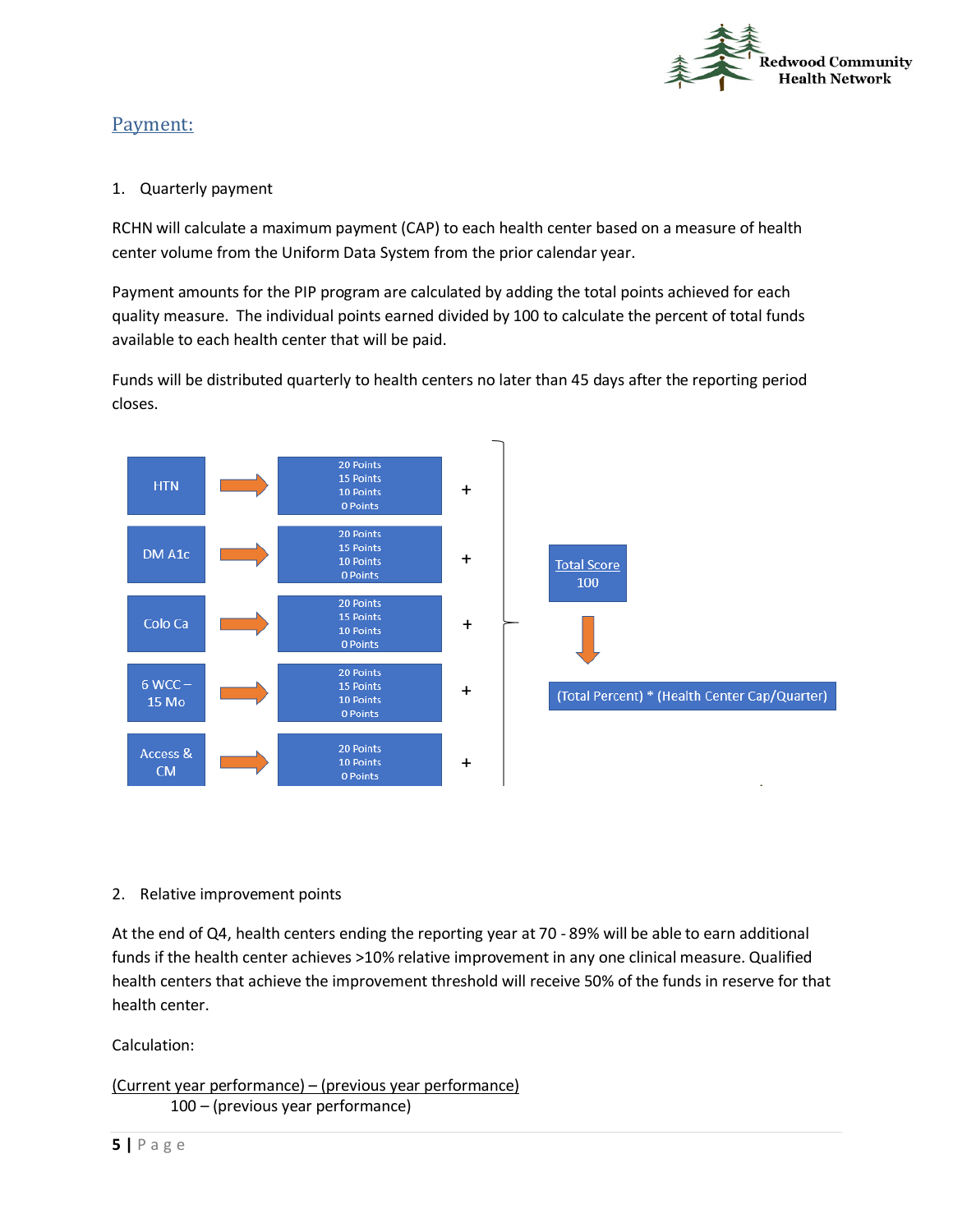

#### 3. Unearned funds

Unearned funds during the program year will roll over each quarter for an opportunity to earn the incentive when measures are met.

For unearned funds at the end of the program year:

Unearned funds following the determination of relative improvement, will roll over to the aggregate pool for the future year or will be utilized for projects and programs which will support quality improvement throughout the network.

### <span id="page-6-0"></span>Clinical Quality Improvement Measure Definitions

#### <span id="page-6-1"></span>**1. Hypertension Control**

#### Rationale

Uncontrolled hypertension leads to coronary heart disease, congestive heart failure, stroke, ruptured aortic aneurysm, renal disease, and retinopathy. For every 20 mmHg systolic or 10 mmHg diastolic increase in blood pressure, there is a doubling of mortality from both ischemic heart disease and stroke (Joint National Committee on Prevention, Detection, Evaluation, and Treatment of High Blood Pressure 2003).

Heart disease and stroke accounted for more than 25% of deaths in Sonoma County in 2013 and continues to account for more than 25% from 2014-2017 (Sonoma County Department of Health Services 2019). Over the year 2013, the percentage of Heart Disease related deaths increased by nearly 6%. In Sonoma County 7% of adults were found to have heart disease which is higher than the state average and increased from 2012 – 2014 (Sonoma Health Action 2015).

Better control of blood pressure has been shown to significantly reduce the probability that these undesirable and costly outcomes will occur. The relationship between the control of hypertension and the long-term clinical outcomes is well established. In addition to preventing cardiovascular events and deaths, controlling hypertension would also result in cost savings to total cost of care for patients with hypertension (Moran 2015).

Measure alignment: CMS165, NCQA 0018, PHP QIP 2020, UDS 2020

#### Measure description

Percentage of patients 18-85 years of age who had a diagnosis of hypertension and whose blood pressure was adequately controlled during the measurement period.

#### Program Performance Thresholds: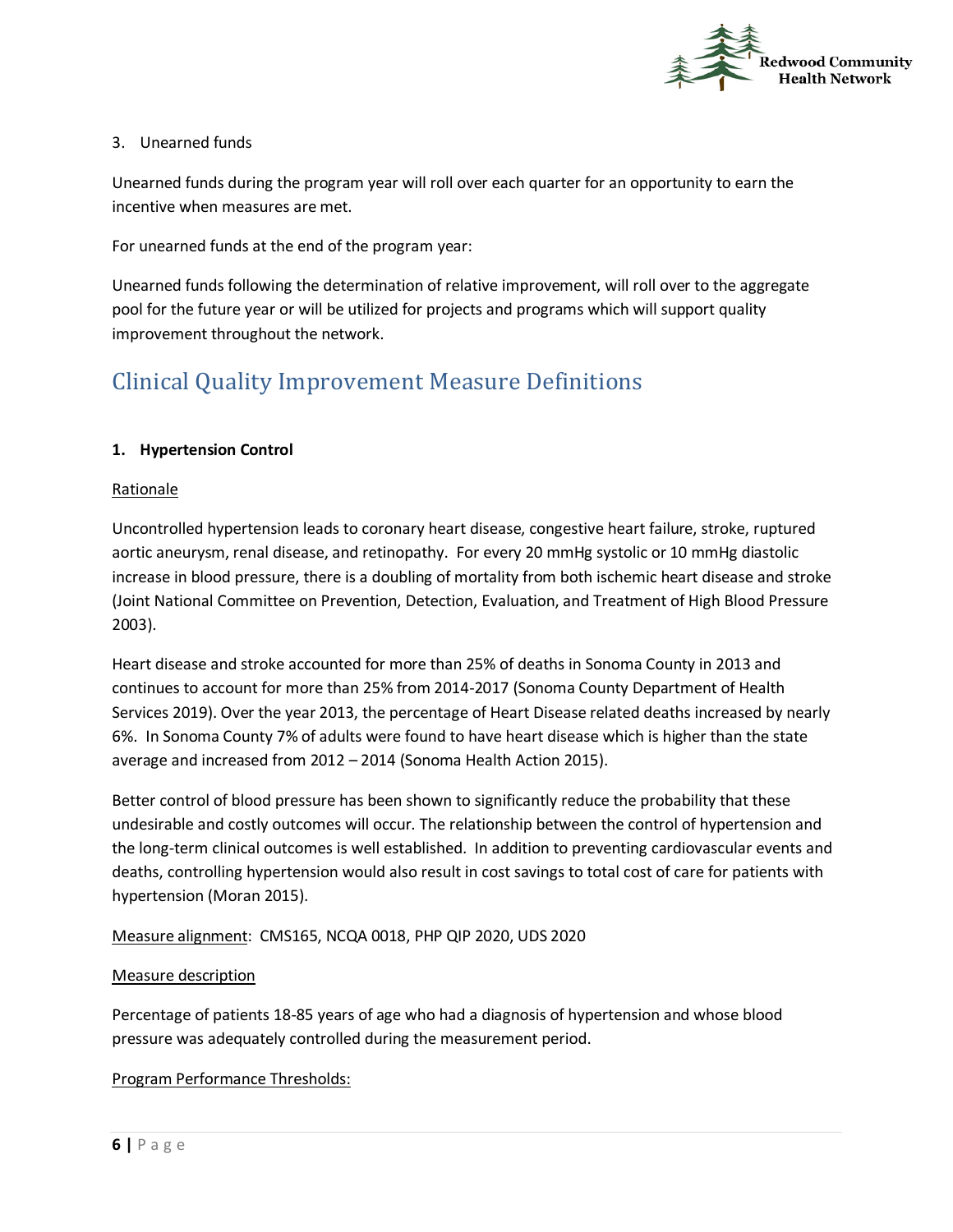

- Full points 70%
- $\frac{3}{4}$  points 67%
- Half points 64%

#### Numerator definition

• Patients 18–85 years of age as of the end of the reporting period whose most recent office blood pressure was <140/90 mm Hg.

#### Denominator definition

Patients 18-85 years of age, who had at least one medical visit, who had a diagnosis of essential hypertension within the first six months of the measurement period or any time prior to the measurement period.

#### Exclusions

- Patients with evidence of end stage renal disease (ESRD), dialysis or renal transplant before or during the measurement period
- Patients who have been pregnant during the measurement period
- Patients who were in hospice at any time during the measurement year

#### <span id="page-7-0"></span>**2. Blood Sugar Control in Diabetes**

#### Rationale

People with diabetes are at increased risk of serious health complications including vision loss, heart disease, stroke, kidney failure, amputation of toes, feet or legs, and premature death. Average medical expenditures for people with diabetes is 2.3 times higher than for people without diabetes. (CDC 2017).

The percent of people in Sonoma County living with diabetes has been increasing steadily from 2011- 2015 especially amongst those over 65 years of age (Sonoma Health Action 2015). Sonoma County Health Centers average rate of control of diabetes (A1c≤9) in 2016 was 68% much lower than the Healthy People 2020 Goal of 83.9% (HRSA 2016).

Randomized clinical trials have demonstrated that improving control of A1c levels correlates with a reduction in microvascular complications (retinopathy, nephropathy and neuropathy) in both Type 1 and Type 2 diabetes (Diabetes Control and Complications Trial Research Group 1993). Improved diabetes control also results in decreased cardiovascular complications and potentially reduces the cost associated with them.

Measure alignment: CMS122, NQF0059, PHP QIP 2020, UDS 2020

#### Measure description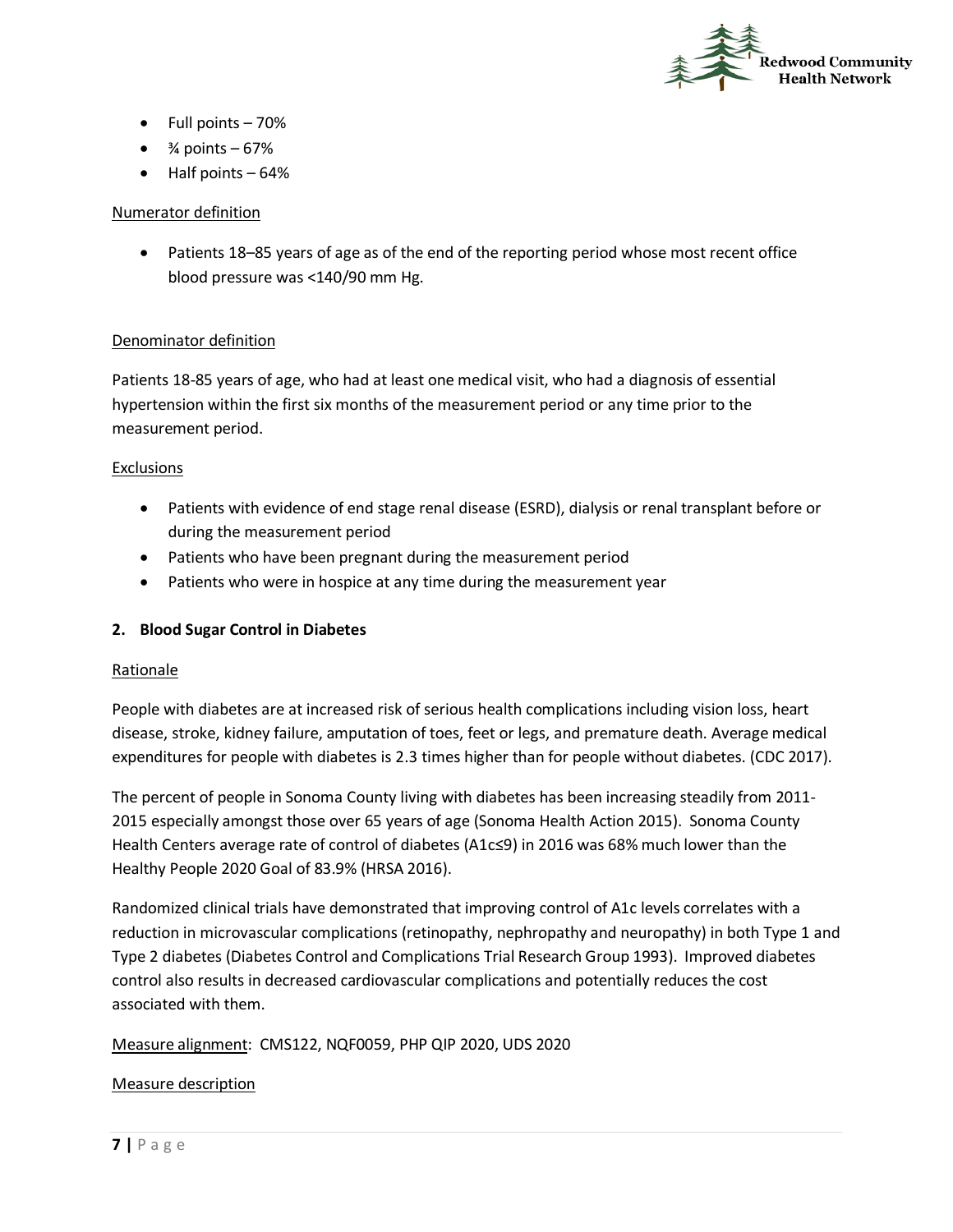

Percentage of patients 18-75 years of age with diabetes who had hemoglobin A1c ≤ 9.0% during the measurement period.

#### Program Performance Thresholds:

- Full points 71%
- $\frac{3}{4}$  points 65%
- Half points 60%

#### Numerator definition

Patients with most recent HbA1c level (performed during the measurement period) is ≤ 9.0%

#### Denominator definition

Patients 18-75 years of age with diabetes with at least one medical visit during the measurement period.

#### Exclusions

Patients who have been pregnant during the measurement period

Patients who were in hospice at any time during the measurement year

#### **3. 6 Well Child Checks by 15 months**

#### Rationale

Assessing a child's physical, emotional and social development is important. Behaviors established during childhood such as eating habits and physical activity, often extend into adulthood. Well child visits provide an opportunity for health centers to provide prevention services such as immunizations screenings, and counseling to influence health and development. (NCQA 2019)

Measure alignment: HEDIS W15, PHP QIP 2020, CA Managed Care Accountability Set

#### Measure description

Percentage of established children 15 months old who had 6 well-child visits with a primary care physician during the first fifteen months of life.

#### Program Performance Thresholds:

- Full points 50%
- $\bullet$  % points  $-45\%$
- Half points 40%

#### Numerator definition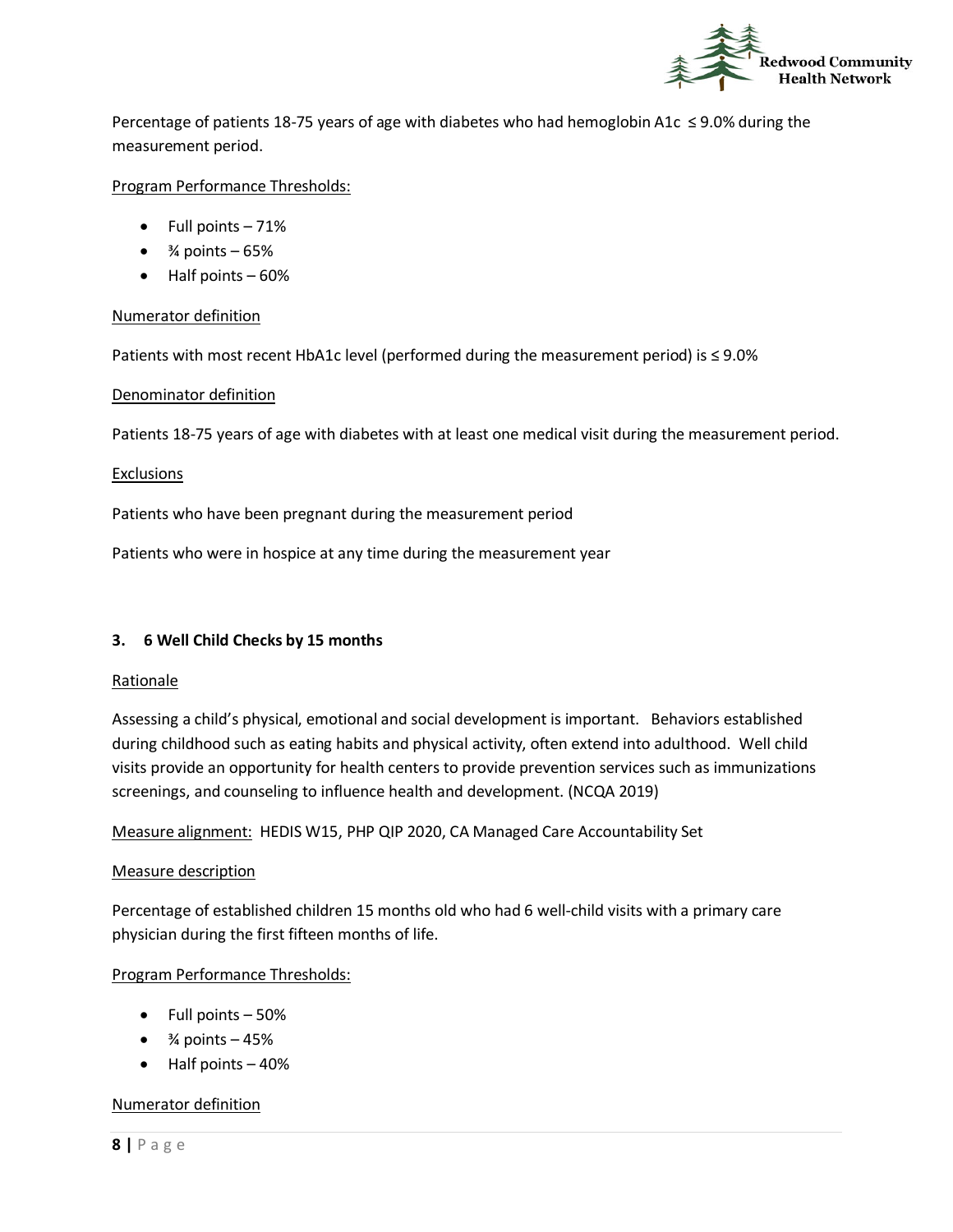

Children who received six or more well-child visits with a PCPC during their first 15 months of life. (CPT codes)

#### Denominator definition

Children who have had at least one visit after 2 months of age who turn 15 months old during the measurement year.

#### Exclusions

Children who have been in hospice for any part of the measurement year

#### <span id="page-9-0"></span>**4. Colon Cancer Screening**

#### Rationale

Colorectal cancer is the third leading cause of cancer death in the United States (American Cancer Society 2019). If the disease is caught in its earliest stages, it has a five-year survival rate of 91%. Colorectal cancer screening of individuals with no symptoms can identify polyps whose removal can prevent more than 90% of colorectal cancers. Studies have shown that the cost-effectiveness of colorectal cancer screening is \$40,000 per life year gained (American Cancer Society 2015).

The incidence of colon cancer for people over 50 years of age, in Sonoma County is higher than the state average (Healthy Communities Institute 2016). The average screening rate for Sonoma County health centers in 2018 was 46% which is below the Healthy People 2020 goal of 70.5% (HRSA 2016).

Measure alignment: CMS130, NQF0034, PHP QIP 2020, UDS 2020

#### Measure description

Percentage of adults 50-75 years of age who had appropriate screening for colorectal cancer.

#### Program Performance Thresholds:

- Full points 44%
- $\frac{3}{4}$  points  $-40\%$
- Half points 37%

#### Numerator definition

Patients with one or more screenings for colorectal cancer. Appropriate screenings are defined by any one of the following criteria:

- Fecal occult blood test (FOBT) or Fecal Immunochemical Test (FIT) during the measurement period
- Flexible sigmoidoscopy during the measurement period or the four years prior to the measurement period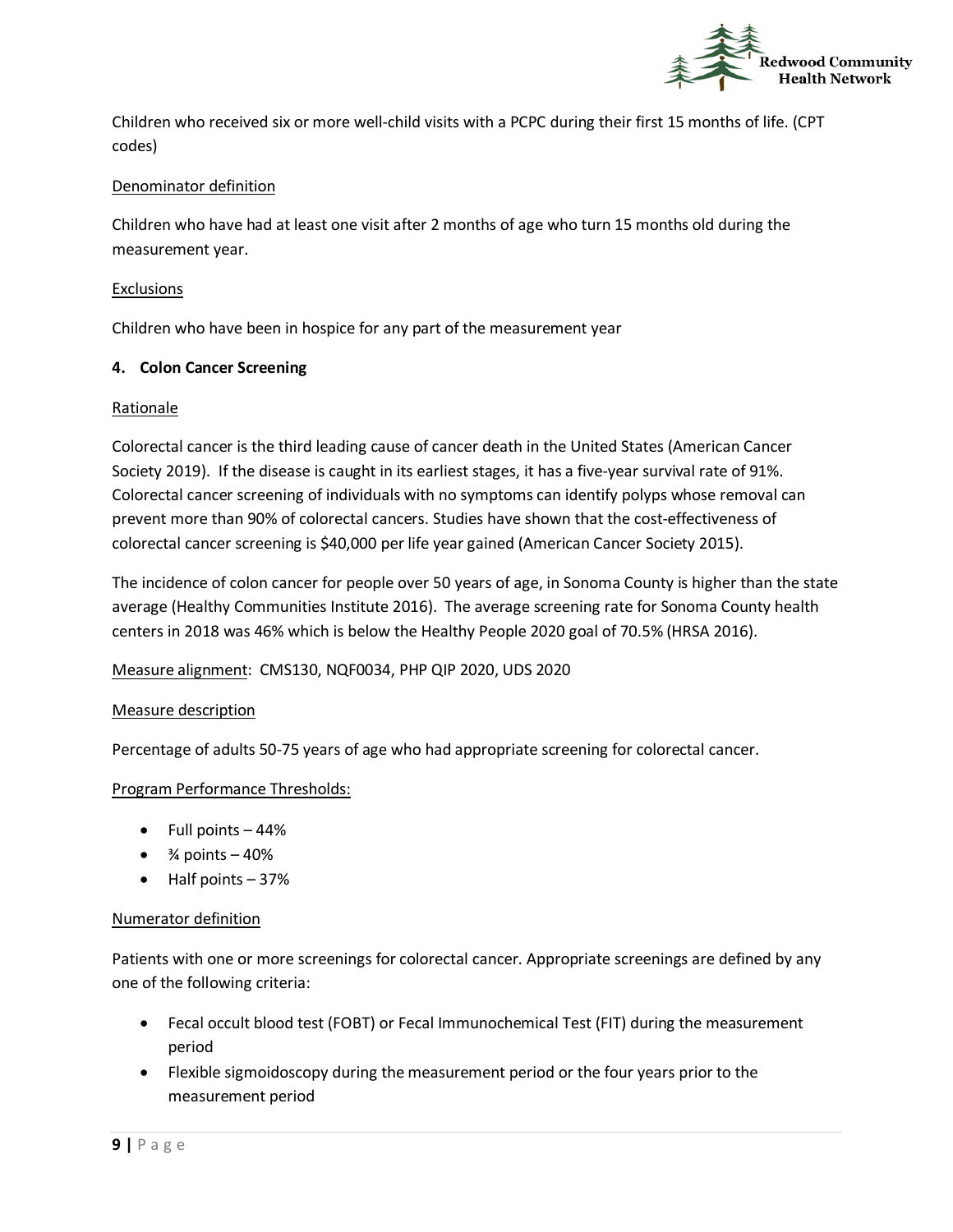

- Colonoscopy during the measurement period or the nine years prior to the measurement period
- FIT-DNA (Cologuard) during the measurement period or the two years prior to the measurement period
- CT Colonography during the measurement period or the four years prior to the measurement period

#### Denominator definition

Patients 50-75 years of age with a visit during the measurement period

Exclusions

Patients with a diagnosis or past history of total colectomy or colorectal cancer

Patients who were in hospice for any part of the measurement period

### <span id="page-10-0"></span>Access and Care Management Measures

#### **1. Access Measurement**

Health centers will create a report to reflect new patient wait times which they will run to collect information monthly on the first Tuesday of each month at any time of day. This report will reflect the  $1<sup>st</sup>$  available appointment for a new patient. This data will be collected at each licensed site and quarterly, the reports will be share with RCHN. Health centers using Relevant may opt to report electronically to RCHN by notifying RCHN of what report to use. This data will eventually be collected by RCHN staff without health center involvement. For those health centers that RCHN is unable to access the data, full points can be gained by reporting to RCHN monthly on the  $1<sup>st</sup>$  Tuesday of each month.

New patient wait time will is the number of days until the first available appointment for a new patient with no current urgent problems.

#### Program Performance Thresholds:

• Full 10 points – 100% reported each quarter using the table below

| <b>Site Name</b> | <b>Measurement Month</b> | <b>Number of Days for New Patient</b><br>Appointment |
|------------------|--------------------------|------------------------------------------------------|
|                  | Month 1 in quarter       |                                                      |
|                  | Month 2 in quarter       |                                                      |
|                  | Month 3 in quarter       |                                                      |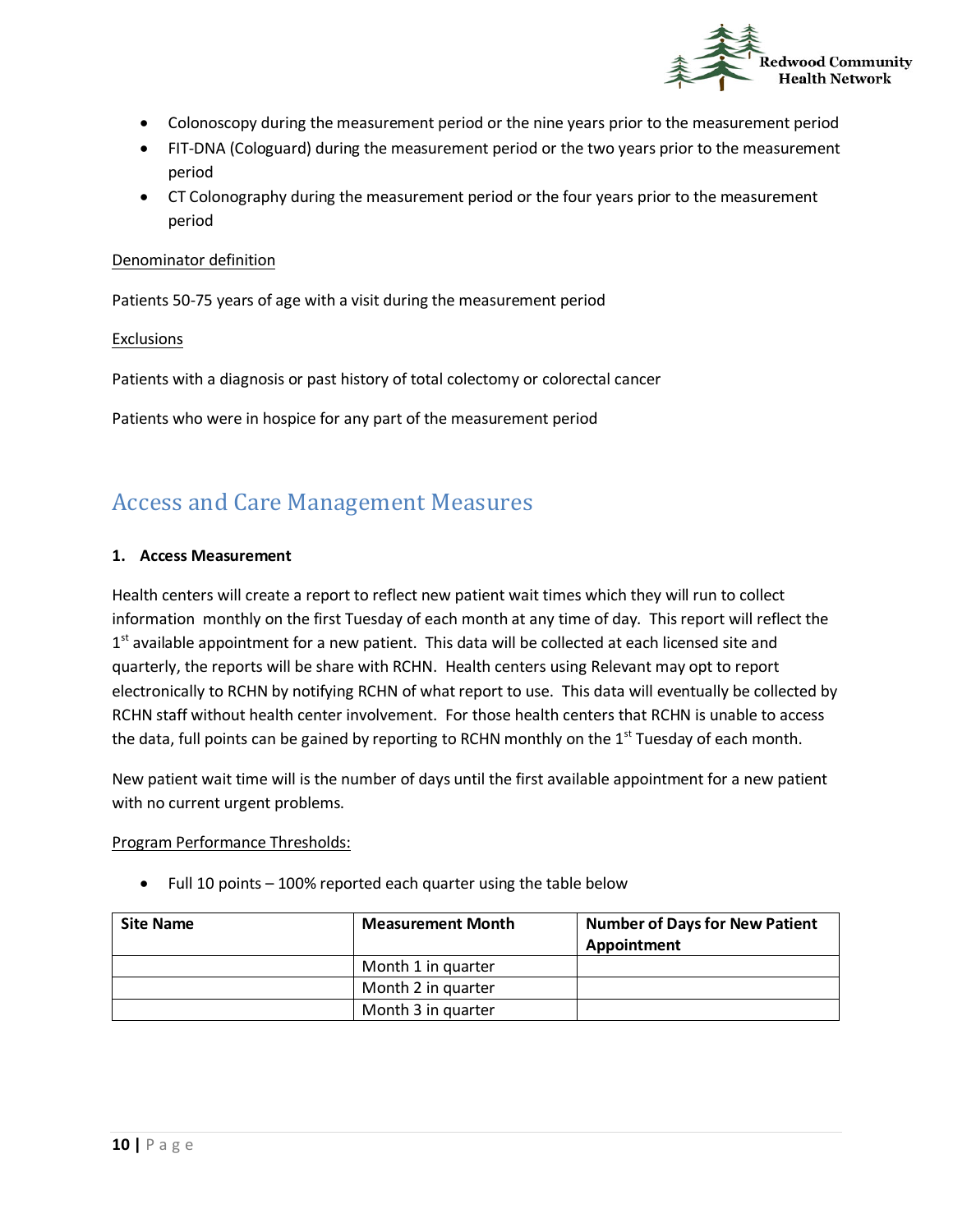

#### **2. Care Management – Transition of Care**

Health Centers will report quarterly on one question related to transition of care and submit a copy of the care or action plan as described in quarter 4:

Quarter 1: Does your health center have a notification system in place? (RCHC can support getting that in place). Please describe the system:

Quarter 2: Describe your health center's process for outreach to patients who are transitioning between health center and hospital, emergency room, SNF:

Quarter 3: Describe the staff that work with patients who are transitioning, including FTE, title, and brief background:

Quarter 4: Please provide a copy of the care plan or action plan used in your transition of care process (no PHI):

#### Program Performance Thresholds:

• Full 10 points – 100% reported each quarter using the table below.

### <span id="page-11-0"></span>Data Validation and Audit Procedures

RCHN will validate data against prior program performance for each quarter. RCHN will randomly audit health center values throughout the year. In cases when RCHN staff have direct access to health center data systems and electronic health record, RCHN staff will conduct the audit independent of the health center and notify the health center if there are any issues that need to be corrected. In cases when RCHN staff does not have direct access to the health center data, RCHN staff will request the source query and supporting data from the health center. RCHN may choose to contract with a third party to conduct data validation and audit functions. Health centers that fail to comply with validation and audit or who have open or unresolved validation or findings will not be eligible to receive funds from the PIP program until they are in compliance.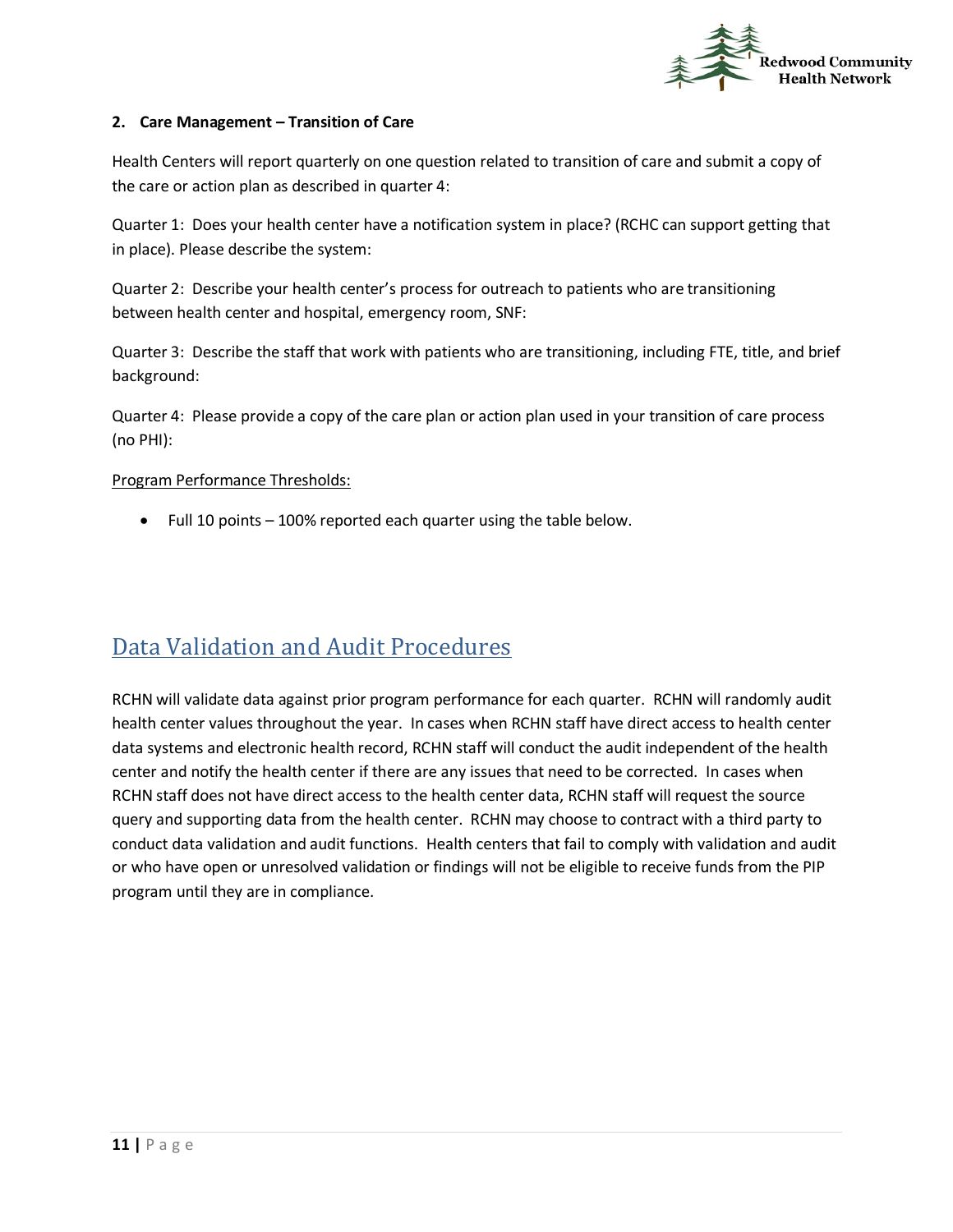

### <span id="page-12-0"></span>References:

American Cancer Society. (2015). *Cancer Prevention & Early Detection Facts & Figures 2015-2016*. Retrieved from URL [https://www.cancer.org/content/dam/cancer-org/research/cancer-facts-and](https://www.cancer.org/content/dam/cancer-org/research/cancer-facts-and-statistics/cancer-prevention-and-early-detection-facts-and-figures/cancer-prevention-and-early-detection-facts-and-figures-2015-2016.pdf)[statistics/cancer-prevention-and-early-detection-facts-and-figures/cancer-prevention-and-early](https://www.cancer.org/content/dam/cancer-org/research/cancer-facts-and-statistics/cancer-prevention-and-early-detection-facts-and-figures/cancer-prevention-and-early-detection-facts-and-figures-2015-2016.pdf)[detection-facts-and-figures-2015-2016.pdf](https://www.cancer.org/content/dam/cancer-org/research/cancer-facts-and-statistics/cancer-prevention-and-early-detection-facts-and-figures/cancer-prevention-and-early-detection-facts-and-figures-2015-2016.pdf)

Centers for Disease Control and Prevention (2016). State Cancer Profiles. *Incidence Rates Report for California by County Colon and Rectum, 2010-2014.* Retrieved from URL [https://statecancerprofiles.cancer.gov/incidencerates/index.php?stateFIPS=06&cancer=020&race=00&s](https://statecancerprofiles.cancer.gov/incidencerates/index.php?stateFIPS=06&cancer=020&race=00&sex=0&age=136&year=0&type=incd&sortVariableName=rate&sortOrder=desc#results) [ex=0&age=136&year=0&type=incd&sortVariableName=rate&sortOrder=desc#results](https://statecancerprofiles.cancer.gov/incidencerates/index.php?stateFIPS=06&cancer=020&race=00&sex=0&age=136&year=0&type=incd&sortVariableName=rate&sortOrder=desc#results)

Centers for Disease Control and Prevention (2017). National Diabetes Statistics Report 2017: Estimates of Diabetes and its Burden in the United States. Retrieved from URL <https://www.cdc.gov/diabetes/pdfs/data/statistics/national-diabetes-statistics-report.pdf>

The Diabetes Control and Complications Trial Research Group. The effect of intensive treatment of diabetes on the development and progression of long-term complications in insulin-dependent diabetes mellitus. *N Engl J Med* 1993; 329:977-986.

Health Resources and Services Administration (2017). *2016 Health Center Program Grantee Profiles: Health Center Program Grantee Data.* Retrieved from URL <https://bphc.hrsa.gov/uds/datacenter.aspx?q=d&year=2016&state=CA#glist>

Healthy Communities Institute. (2016). Community Dashboard. *Adults with Heart Disease*. Retrieved from URL

[http://www.sonomahealthaction.org/index.php?module=indicators&controller=index&action=view&in](http://www.sonomahealthaction.org/index.php?module=indicators&controller=index&action=view&indicatorId=2831&localeId=286) [dicatorId=2831&localeId=286](http://www.sonomahealthaction.org/index.php?module=indicators&controller=index&action=view&indicatorId=2831&localeId=286)

Joint National Committee on Prevention, Detection, Evaluation, and Treatment of High Blood Pressure. (2003). *Prevention, Detection, Evaluation, and Treatment of High Blood Pressure. The Seventh Report of the Joint National Committee on Prevention, Detection, Evaluation, and Treatment of High Blood Pressure*. NIH Publication No. 035233.

Moran AE, Odden MC, Thanataveerat A, Tzong KY, Rasmussen PW, Guzman D, et al. Cost-effectiveness of hypertension therapy according to 2014 guidelines. N Engl J Med. 2015;372:447–55.

NCQA. (2019). *Child and Adolescent Well Care Visits*. Retrieved from URL <https://www.ncqa.org/hedis/measures/child-and-adolescent-well-care-visits/>

Myers, E., K.H. Warner, J.D. Wright, J.S. Smith. 2008. "The current and future role of screening in the era of HPV vaccination." Gynecologic Oncology 109:S31-S39.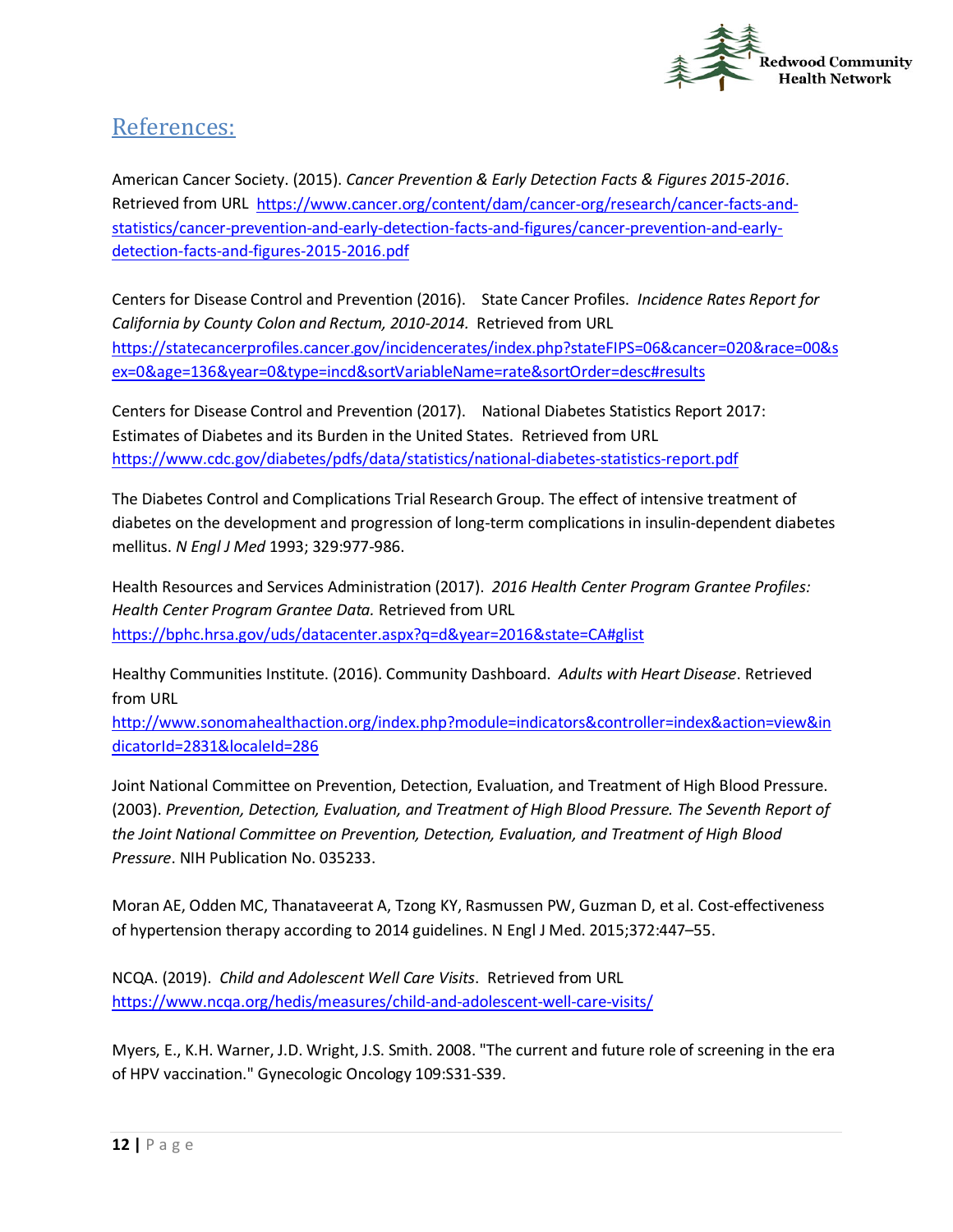

Sonoma Health Action. (2015). Healthy People 2020 Progress Tracker. Retrieved from URL [http://www.sonomahealthaction.org/index.php?module=indicators&controller=index&action=dashboar](http://www.sonomahealthaction.org/index.php?module=indicators&controller=index&action=dashboard&id=83017343381017666) [d&id=83017343381017666](http://www.sonomahealthaction.org/index.php?module=indicators&controller=index&action=dashboard&id=83017343381017666)

Sonoma County Department of Health Services. (2019). *Sonoma County Summary Measures of Health 2015 – 2017*. Retrieved from URL [http://sonomacounty.ca.gov/Health/Public-Reports/Summary-](http://sonomacounty.ca.gov/Health/Public-Reports/Summary-Measures-2015-17/)[Measures-2015-17/](http://sonomacounty.ca.gov/Health/Public-Reports/Summary-Measures-2015-17/)